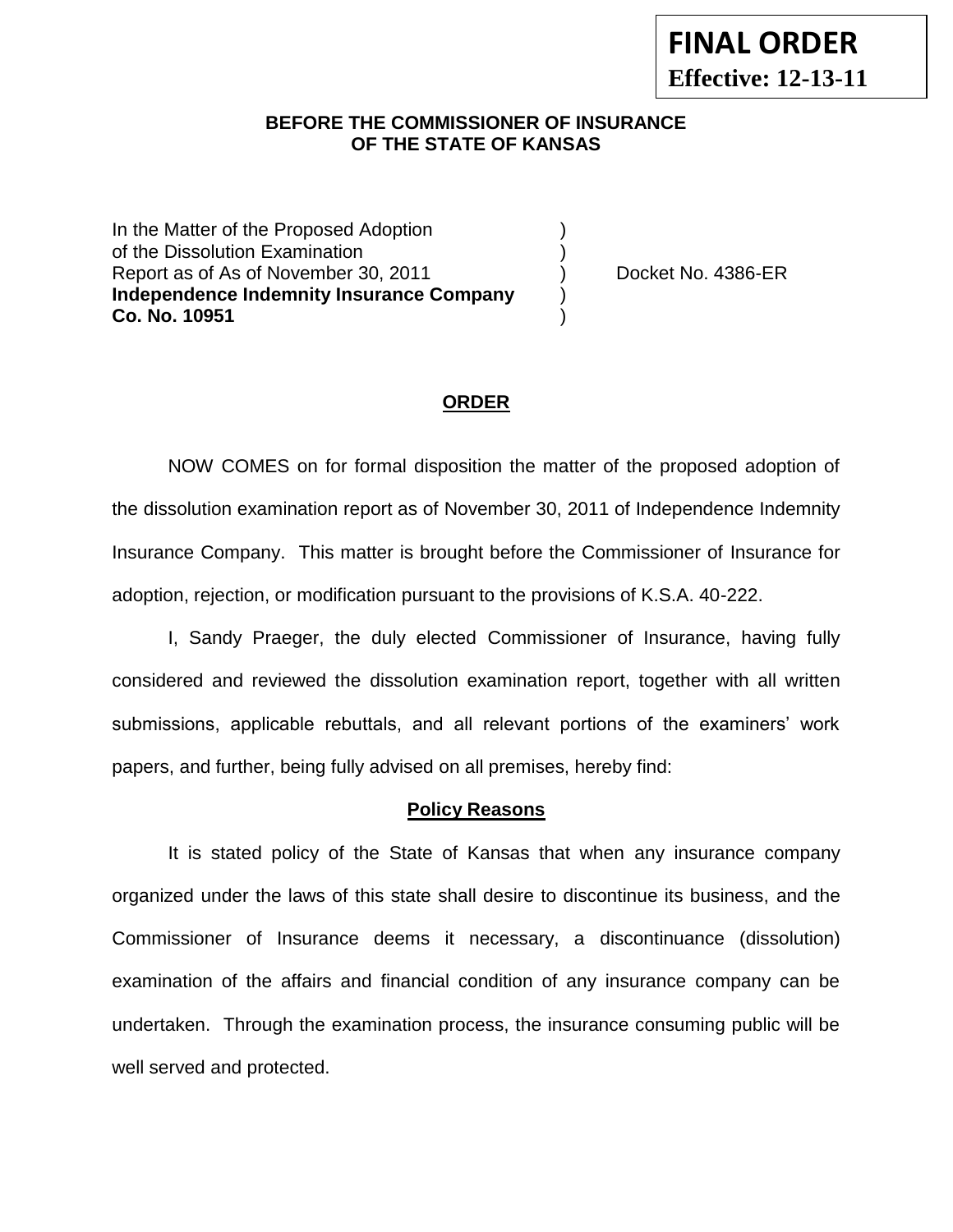#### **Findings of Fact**

1. The Commissioner of Insurance has jurisdiction over this matter pursuant to K.S.A. 40-248.

2. An examination of Independence Indemnity Insurance Company was undertaken by the Kansas Insurance Department and was completed on December 5, 2011.

3. The examiner-in-charge tendered and filed with the Kansas Insurance Department a verified written report of the examination within thirty (30) days following completion of the examination, to wit, on December 6, 2011.

4. Following receipt of the verified report, the Kansas Insurance Department transmitted the report to Independence Indemnity Insurance Company on December 12, 2011, with a duly executed notice advising the company of its opportunity to prepare and submit to the Kansas Insurance Department a written submission or rebuttal with respect to any and all matters contained in the report, Independence Indemnity Insurance Company was further advised that any written submission or rebuttal needed to be filed with the Kansas Insurance Department no later than thirty (30) days after receipt of the verified report.

5. Independence Indemnity Insurance Company filed a written acceptance of the verified report on 13, 2011.

6. Based upon the written submission tendered, Independence Indemnity Insurance Company took no exceptions to matters contained in the verified report.

7. Within thirty (30) days of the end of the time period allowed for written submission or rebuttal, the Commissioner of Insurance fully reviewed the report,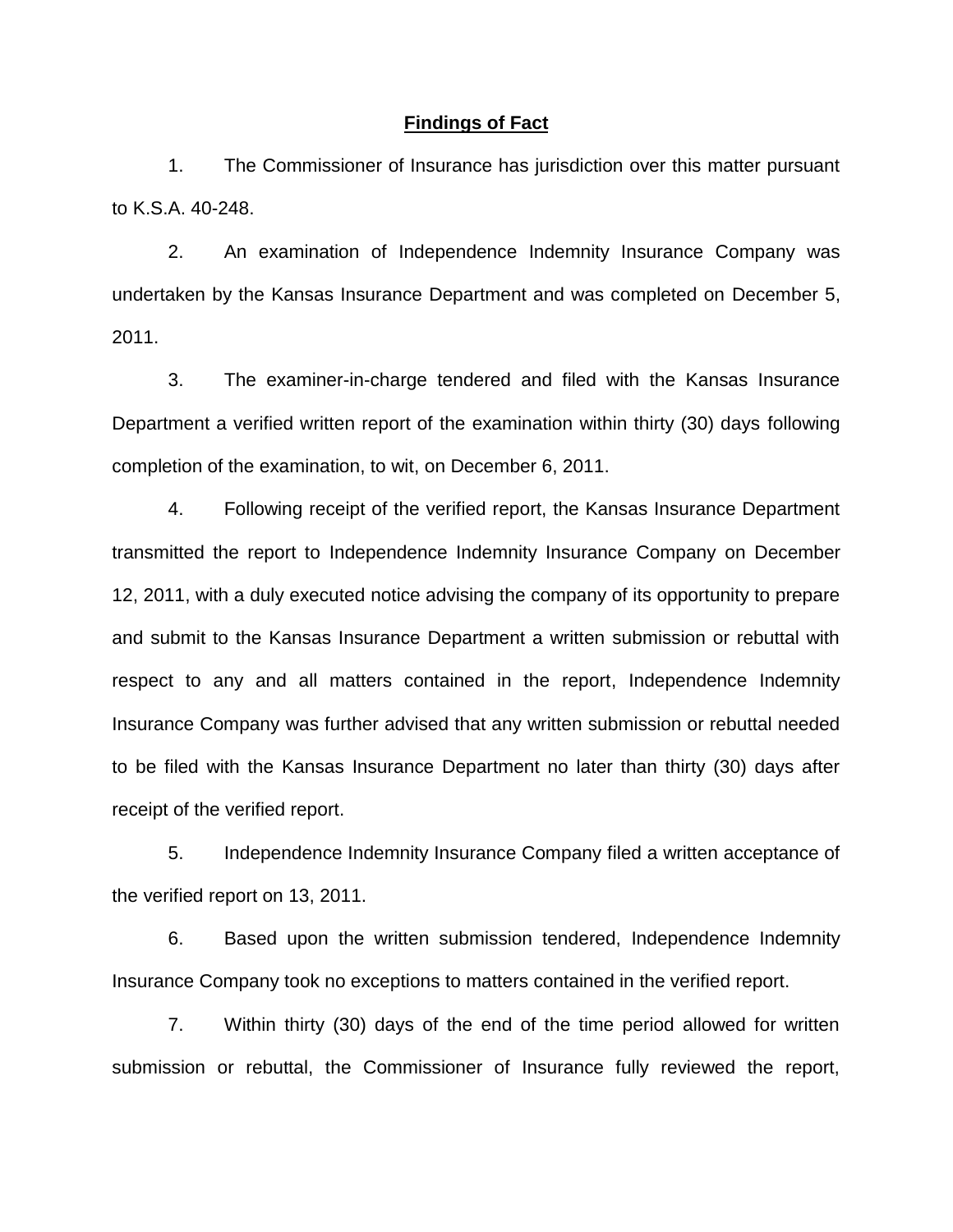together with all written submissions and rebuttals provided by Independence Indemnity Insurance Company. The Commissioner of Insurance further reviewed all relevant workpapers.

8. No other written submissions or rebuttals were submitted by Independence Indemnity Insurance Company.

## **Conclusion of Law**

9. K.S.A. 40-222(k)(2) provides:

"Within 30 days of the end of the period allowed for the receipt of written submissions or rebuttals, the commissioner shall fully consider and review the report, together with any written submissions or rebuttals and any relevant portions of the examiners workpapers and enter an order:

- (A) Adopting the examination report as filed or with modification or corrections. If the examination report reveals that the company is operating in violation of any law, regulation or prior order of the commissioner, the commissioner may order the company to take any action the commissioner considers necessary and appropriate to cure such violations; or
- (B) rejecting the examination report with directions to the examiners to reopen the examination for purposes of obtaining additional data, documentation or information, and refiling pursuant to subsection (k); or
- (C)call and conduct a fact-finding hearing in accordance with K.S.A. 40- 281 and amendments thereto for purposes of obtaining additional documentation, data, information and testimony."
- 10. Based upon the Findings of Fact enumerated in paragraphs #1 through #8

above, the dissolution examination report as of November 30, 2011 of Independence

Indemnity Insurance Company should be adopted.

## **IT IS THEREFORE, BY THE COMMISSIONER OF INSURANCE, ORDERED THAT:**

1. The dissolution examination report as of November 30, 2011 of

Independence Indemnity Insurance Company, hereby is adopted.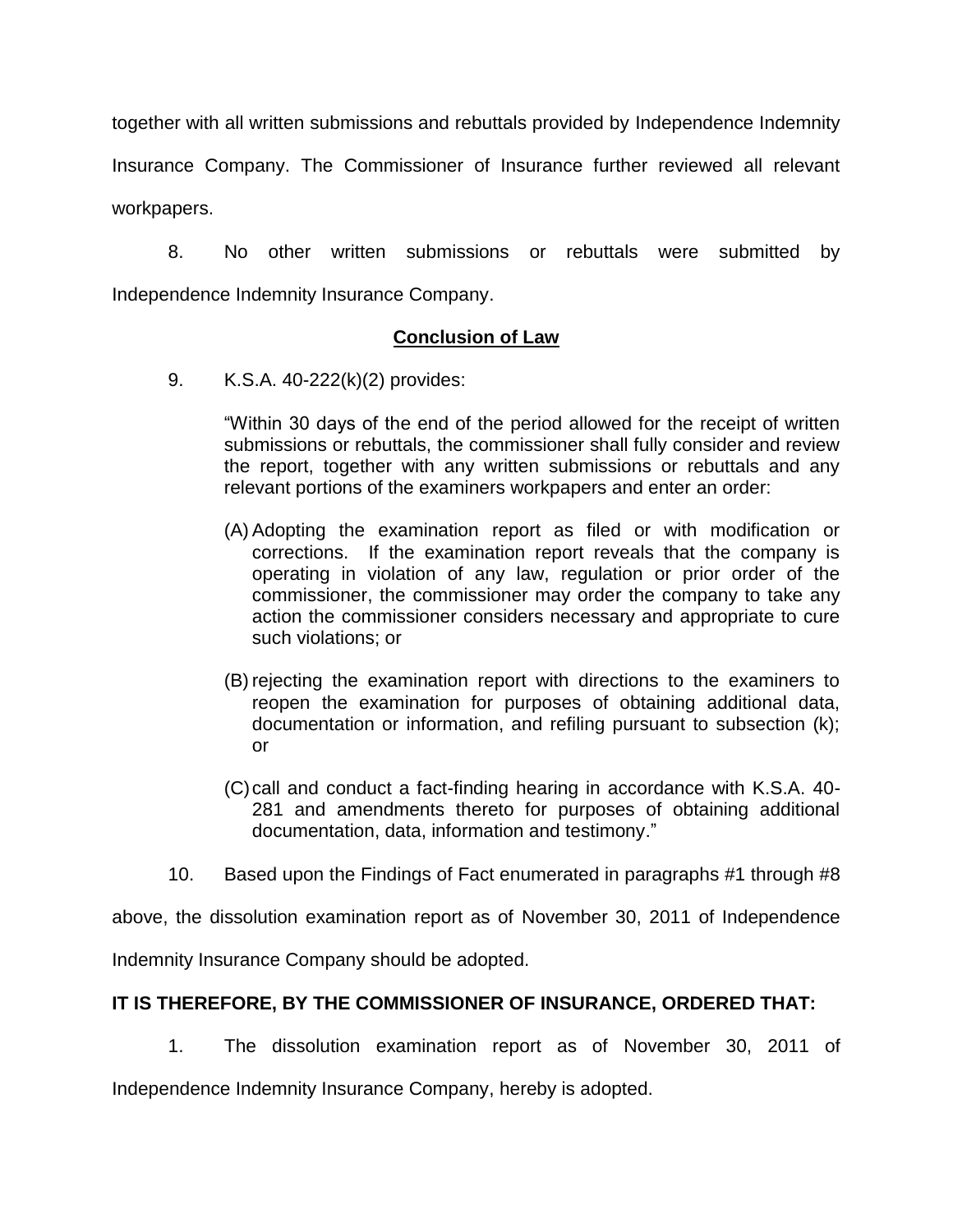2. The Commissioner of Insurance retains jurisdiction over this matter to issue any and all further Orders deemed appropriate or to take such further action necessary to dispose of this matter.

**IT IS SO ORDERED THIS \_\_13th\_\_ DAY OF \_\_\_December\_\_, 2011 IN THE CITY OF TOPEKA, COUNTY OF SHAWNEE, STATE OF KANSAS.**



\_/s/ Sandy Praeger\_\_\_\_\_\_\_\_\_\_\_\_\_\_\_\_ Sandy Praeger Commissioner of Insurance By: \_/s/ Zachary J.C. Anshutz\_\_\_\_\_\_\_\_\_\_\_ Zachary J. C. Anshutz General Counsel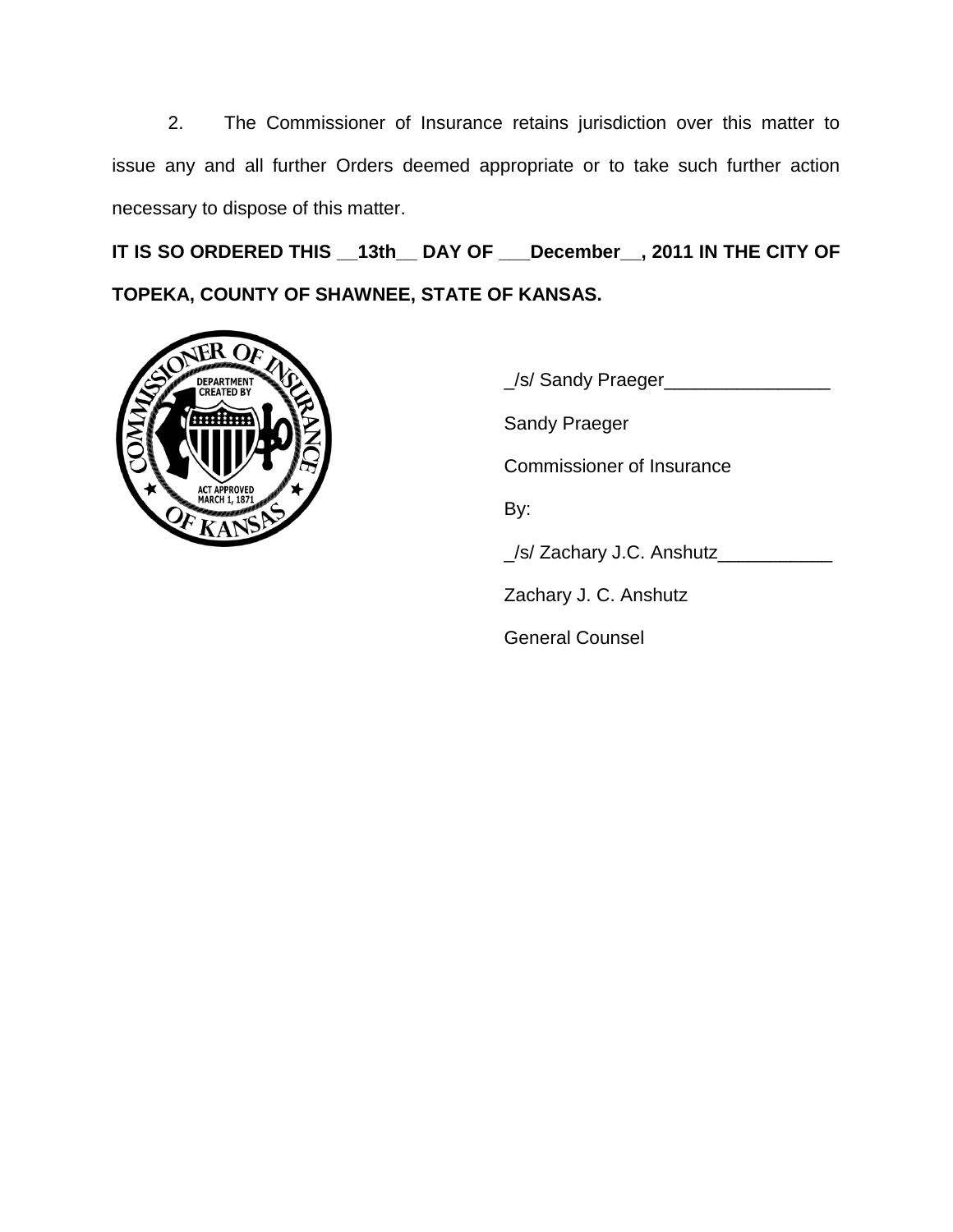## **NOTICE OF RIGHTS TO HEARING AND REVIEW**

**Within fifteen (15) days of the date of service of this Order,** Independence Indemnity Insurance Company may submit a written request for a hearing pursuant to K.S.A. 77-537 and K.S.A. 77-542. Any request for a hearing should be addressed to the following:

Zachary J.C. Anshutz, General Counsel Kansas Insurance Department 420 S.W. 9<sup>th</sup> Street Topeka, Kansas 66612

If a hearing is requested, the Kansas Insurance Department will serve notice of the time and place of the hearing and information on procedures, right of representation, and other rights of parties relating to the conduct of the hearing.

**If a hearing is not requested in the time and manner stated above, this Order shall become effective as a Final Order, without further notice, upon the expiration of time for requesting a hearing.** In the event Independence Indemnity Insurance Company files a Petition for Judicial Review, pursuant to K.S.A. 77-613(e), the agency officer to be served on behalf of the Kansas Insurance Department is

Zachary J.C. Anshutz, General Counsel Kansas Insurance Department 420 S.W.  $9<sup>th</sup>$  Street Topeka, Kansas 66612